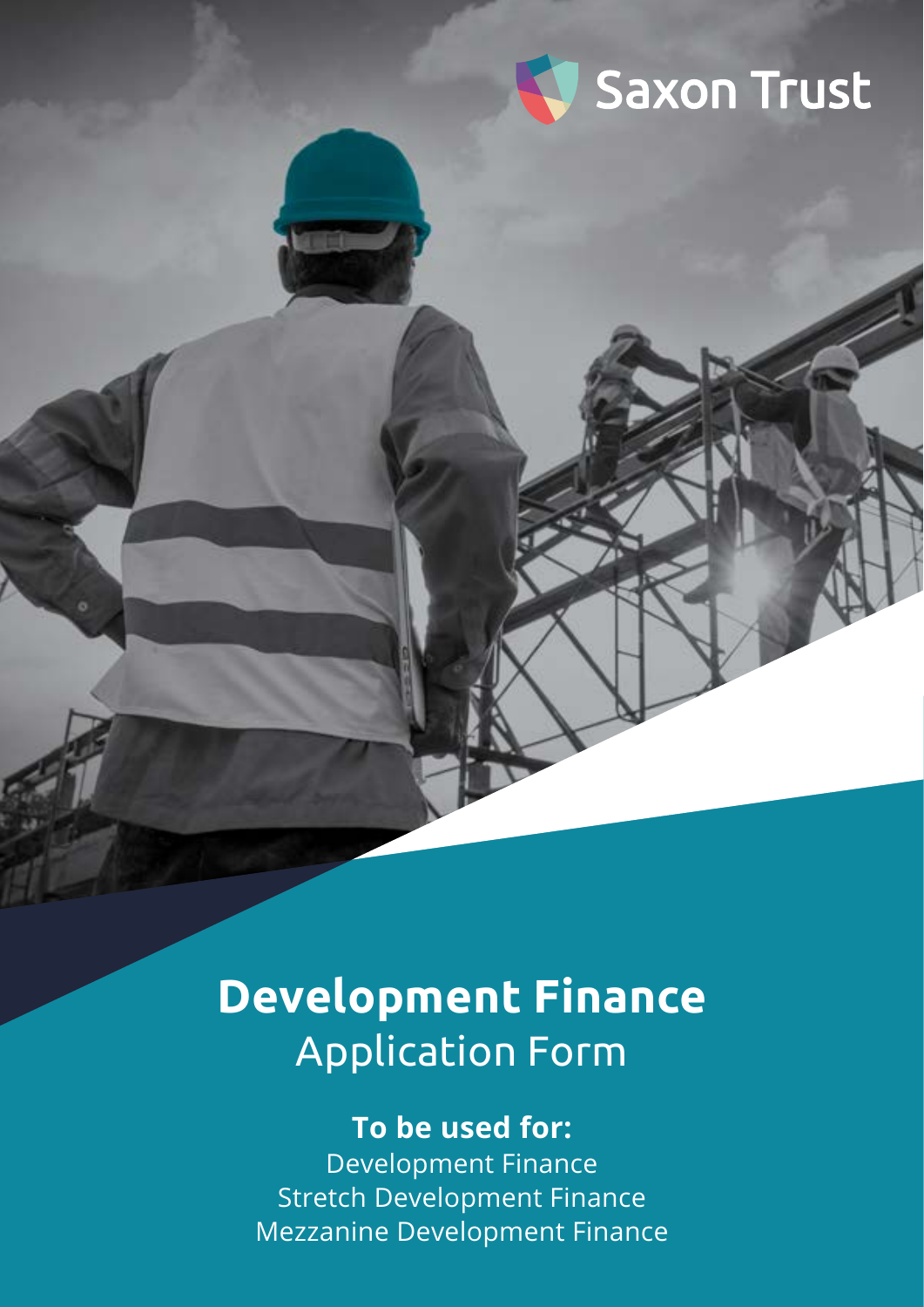

# **FILLING OUT THE FORM**

- **1.** Download and complete the form (printed or digital).
- **2.** Use the checklist and required documents list to check your application is complete.
- **3.** Please print and sign the declaration in section 8 for each applicant/guarantor.
- **4.** When completed, send to [loans@saxontrust.com](mailto:loans%40saxontrust.com?subject=)

If you have fully completed and signed an application form in the last 12 months you do not need to provide net asset forms or borrower experience forms if the details have not changed.

Please ensure that the credit questions are completed in section 6.

# **USING YOUR PERSONAL INFORMATION**

Saxon Trust will process your personal data in accordance with its privacy policy which can be found at [www.saxontrust.com/privacy](http://www.saxontrust.com/privacy).

Personal information which you supply to us may be used in a number of ways. For example: to make lending decisions; for fraud prevention; for audit and debt collection; to provide services and information you have requested from us; for marketing; for statistical analysis.

The personal information we collect from you may be shared with fraud prevention agencies who will use it to prevent fraud and money laundering and to verify your identity. If fraud is detected, you could be refused certain services, finance, or employment. We have provided a summary in the declaration section which you must review before you sign this application form.

# **APPLICATION CHECKLIST REQUIRED DOCUMENTS**

Please check you have completed and included the following sections:

- **1.** Broker details and declaration
- **2.** Key contacts
- **3.** Loan details
- **4.** Security details (One required for each security property)
- **5.** Corporate borrower (Required for corporate borrowers only)
- **6.** Applicant details (Required for each applicant/guarantor)
- **7.** Additional information
- **8.** Applicant declaration (Signed copy required for each applicant/guarantor)

Please check you have also attached the following documents:

## **ALWAYS REQUIRED FOR EACH APPLICANT**

- Copy of applicant passport (each director if a corporate)
- Asset and Liability Statement(s)\*
- Borrower Experience Form\*

## **REQUIRED IF APPLICABLE**

- Evidence and source of funds for any payments being made by the borrower
- A full schedule of costs and schedule of works for any renovations being carried out during the term of the loan

\* *If you have fully completed and signed an application form in the last 12 months you do not need to provide asset and liability statement(s) or borrower experience forms if we already have them on file.*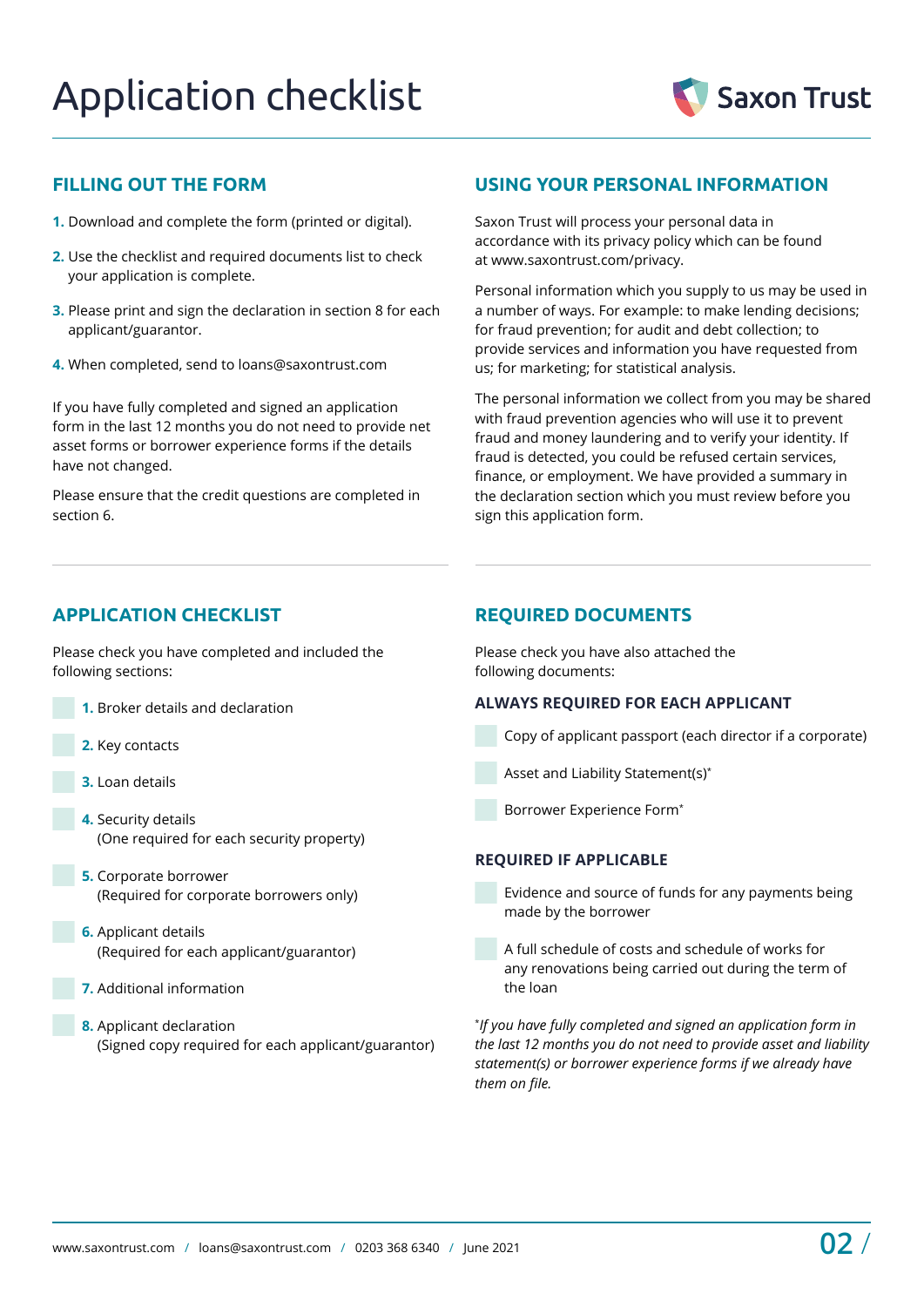

# **BROKER DETAILS**

# **CUSTOMER FACING INTRODUCER**

| Business name:          |                          |                               |                   |
|-------------------------|--------------------------|-------------------------------|-------------------|
| Individual name:        |                          |                               |                   |
| Are you?                | Directly authorised (DA) | Appointed representative (AR) | Commercial broker |
| FCA No (if applicable): |                          | Phone:                        |                   |
| Email:                  |                          |                               |                   |

## **PACKAGER DETAILS**

| Business name:   |        |
|------------------|--------|
| Individual name: |        |
| FCA No:          | Phone: |
| Email:           |        |

# **NETWORK DETAILS**

| If you are an AR you must provide your network details. |  |  |  |  |
|---------------------------------------------------------|--|--|--|--|
|---------------------------------------------------------|--|--|--|--|

| Business name:   |        |
|------------------|--------|
| Individual name: |        |
| FCA No:          | Phone: |
| Email:           |        |
|                  |        |

# **BROKER DECLARATION**

 I confirm that I am acting (and am authorised by the applicant(s) to act) on behalf of the applicant(s) and have their permission to access their information and to supply it to you with this application and at any time during the life of the loan. I confirm that, to the best of my knowledge and belief, the information contained in this application is true. I confirm that a copy of this application will promptly, once submitted, be provided to the applicant(s). I have read and understood the Lending Privacy Policy, available at [www.saxontrust.com/privacy](http://www.saxontrust.com/privacy) and will provide the applicant with a copy of this notice.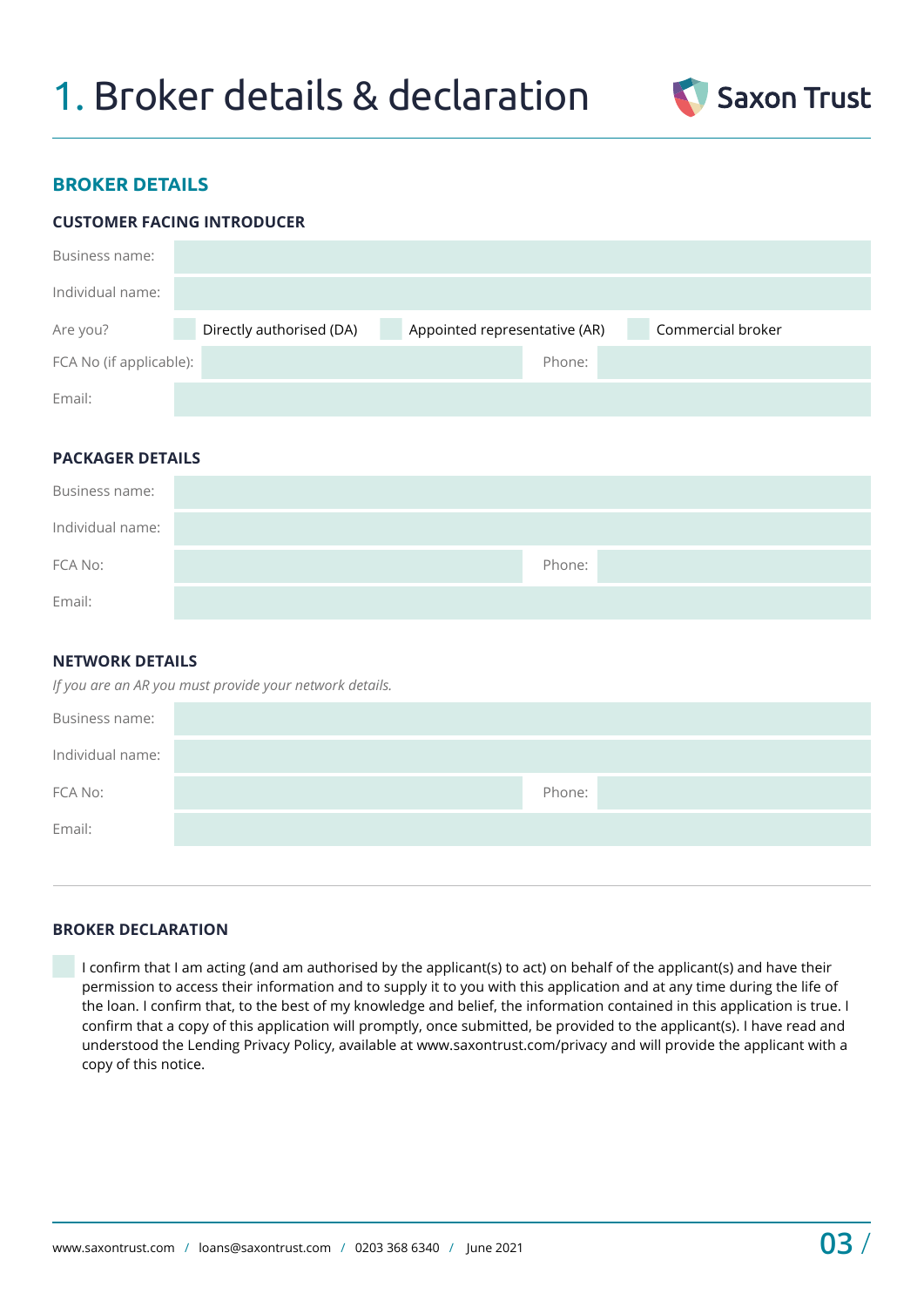# 2. Key deal contacts



# **VALUATION AND QS CONTACTS**

# **CONTACT FOR VALUATION AND QS ACCESS**

*The appointed surveyors will phone the following contact directly to arrange access to the property.* 

| Name:  |  |
|--------|--|
| Phone: |  |
| Email: |  |
|        |  |

# **SOLICITOR CONTACTS**

# **CONTACT**

*The law firm must have a minimum of 3 SRA approved managers. Please use [www.lawsociety.org](http://www.lawsociety.org) to check.* 

| Name of firm: |  |
|---------------|--|
| Contact name: |  |
| Phone:        |  |
| Email:        |  |
| Firm address: |  |
|               |  |
|               |  |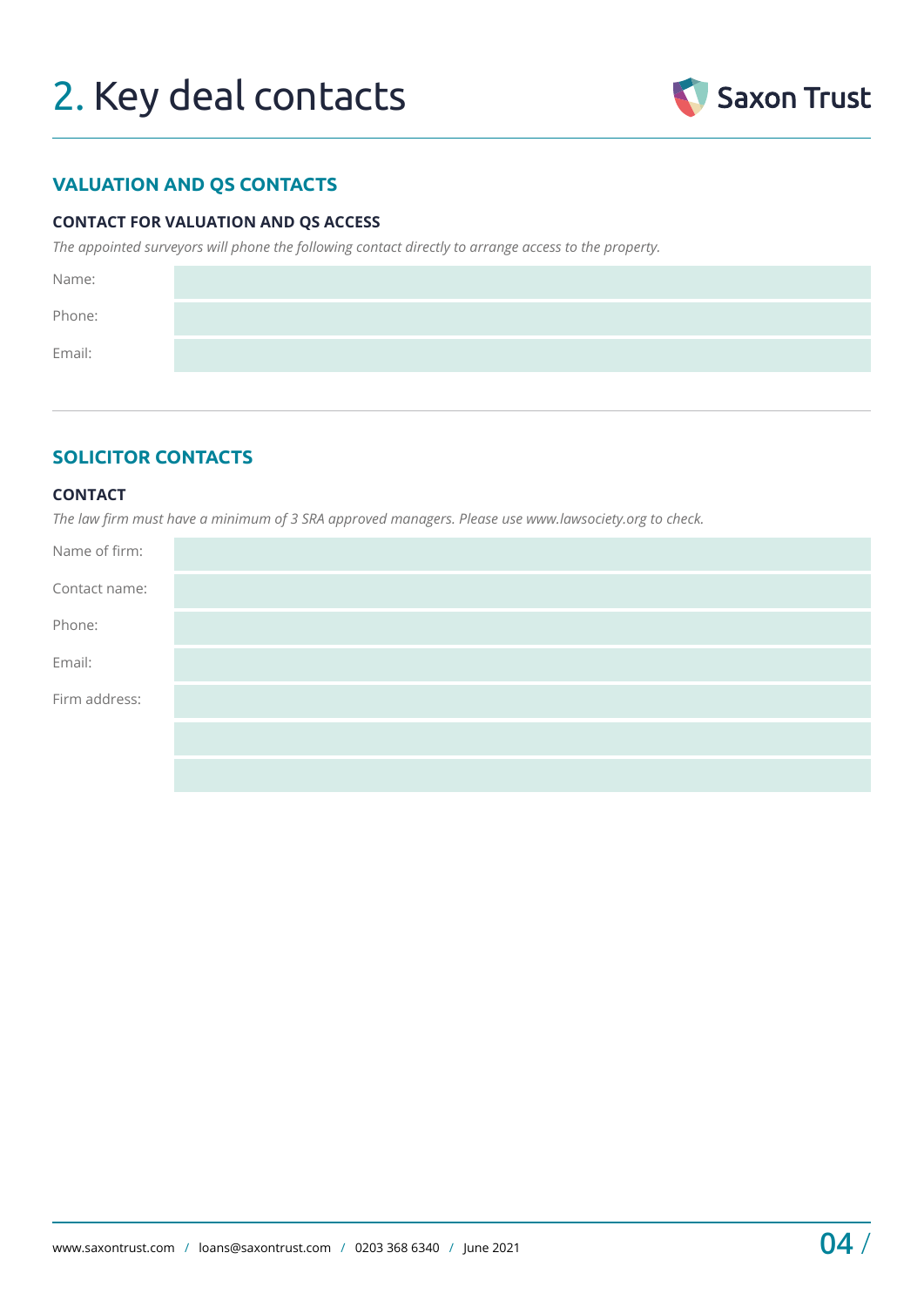# 3. Loan details



# **DEVELOPMENT LOAN**

# **OVERVIEW OF YOUR NEW PROJECT**

| Address:                    |                                    |                                   |
|-----------------------------|------------------------------------|-----------------------------------|
|                             | Postcode:                          |                                   |
| Title number:               | Total floor area:                  | ft <sup>2</sup><br>m <sup>2</sup> |
| Planning consent no:        | Target PC date:                    |                                   |
| Number of units:            | Name of land selling agent:        |                                   |
| Purchase/option date:       | Agent tel no:                      |                                   |
| S.106/CIL est.<br>£         | May we contact the selling agents? | Yes<br>No                         |
| Total estimated build time: |                                    |                                   |
| Project description:        |                                    |                                   |
|                             |                                    |                                   |

# **FINANCIALS**

| Total sale value/GDV. £                                   |   | Build cost:               | £      |  |
|-----------------------------------------------------------|---|---------------------------|--------|--|
| Cost of site:<br>£                                        |   | Professional fees:        | £      |  |
| Purchase fees:<br>£                                       |   | Selling/marketing fees: £ |        |  |
| Total funding required:                                   | £ |                           |        |  |
| What loan term is required?                               |   |                           | Months |  |
| What will your 'cash' input (equity) into the project be? |   |                           |        |  |
| Name of senior lender:                                    |   |                           |        |  |
| Net senior debt facility:                                 |   |                           |        |  |
| Gross senior debt facility (inc. interest and fees)       |   |                           |        |  |
| What mezzanine funding do you require?                    | £ |                           |        |  |
|                                                           |   |                           |        |  |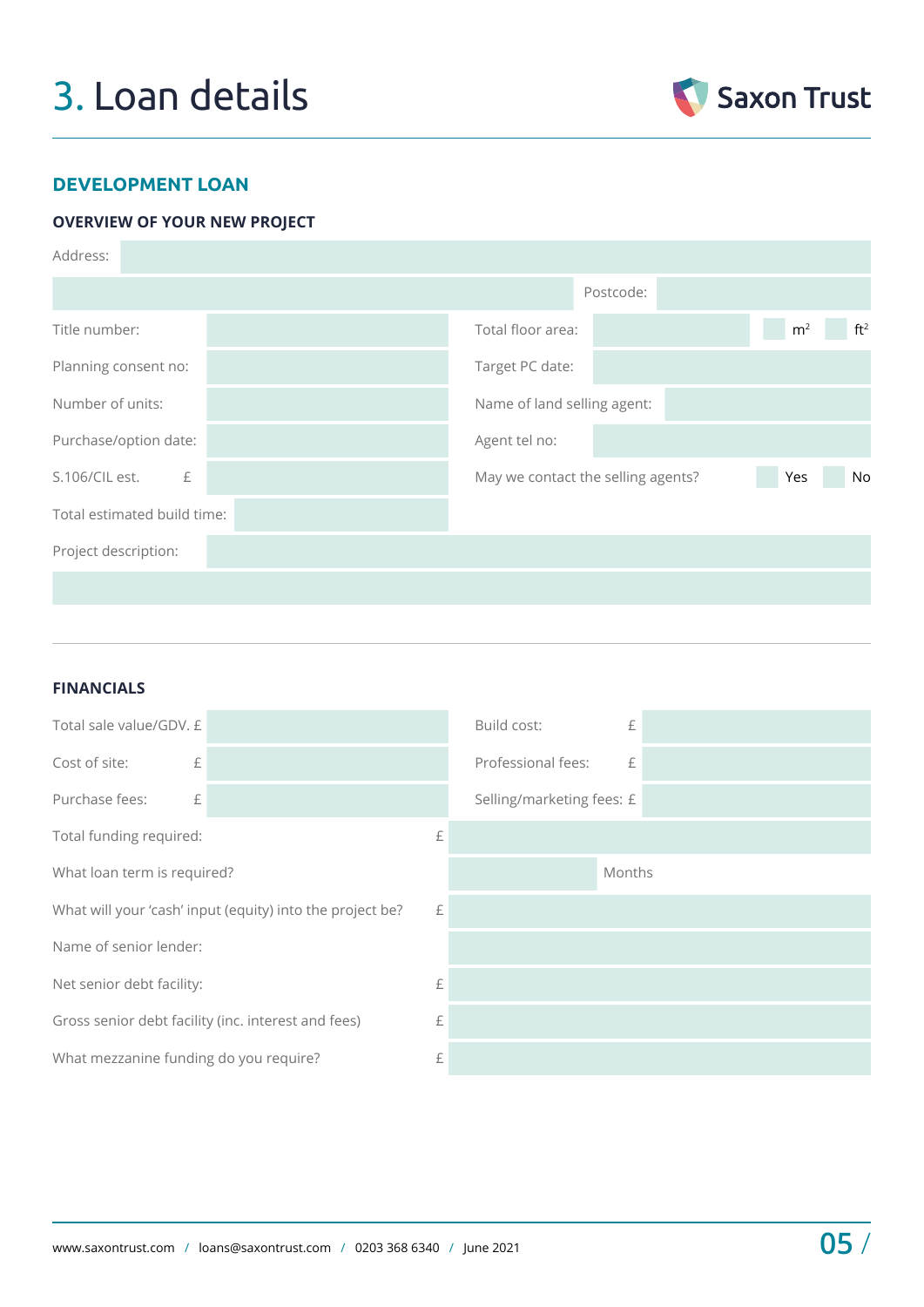# 3. Loan details



### **INTEREST PAYMENTS**

|                            | How do you intend to account for the interest due?         |                            |                                                       |          |  |  |  |
|----------------------------|------------------------------------------------------------|----------------------------|-------------------------------------------------------|----------|--|--|--|
| Deducted from advance      |                                                            | Added to loan and serviced | Rolled up to redemption                               | Serviced |  |  |  |
|                            | Please select how you intend to pay any serviced interest: |                            |                                                       |          |  |  |  |
| Property income<br>Savings |                                                            | Company funds              | Other (if other, please provide details in section 7) |          |  |  |  |
|                            |                                                            |                            |                                                       |          |  |  |  |
|                            |                                                            |                            |                                                       |          |  |  |  |
|                            | <b>EXIT STRATEGY</b>                                       |                            |                                                       |          |  |  |  |

How do you plan to pay back the loan?

Sale Refinance Other

*Please provide the outline of your intended exit from the loan in section 7.*

# **PAST EXPERIENCE**

Does the borrower have experience using development finance?

**Yes** No

*Please provide further details of the borrower's previous experience in section 7.*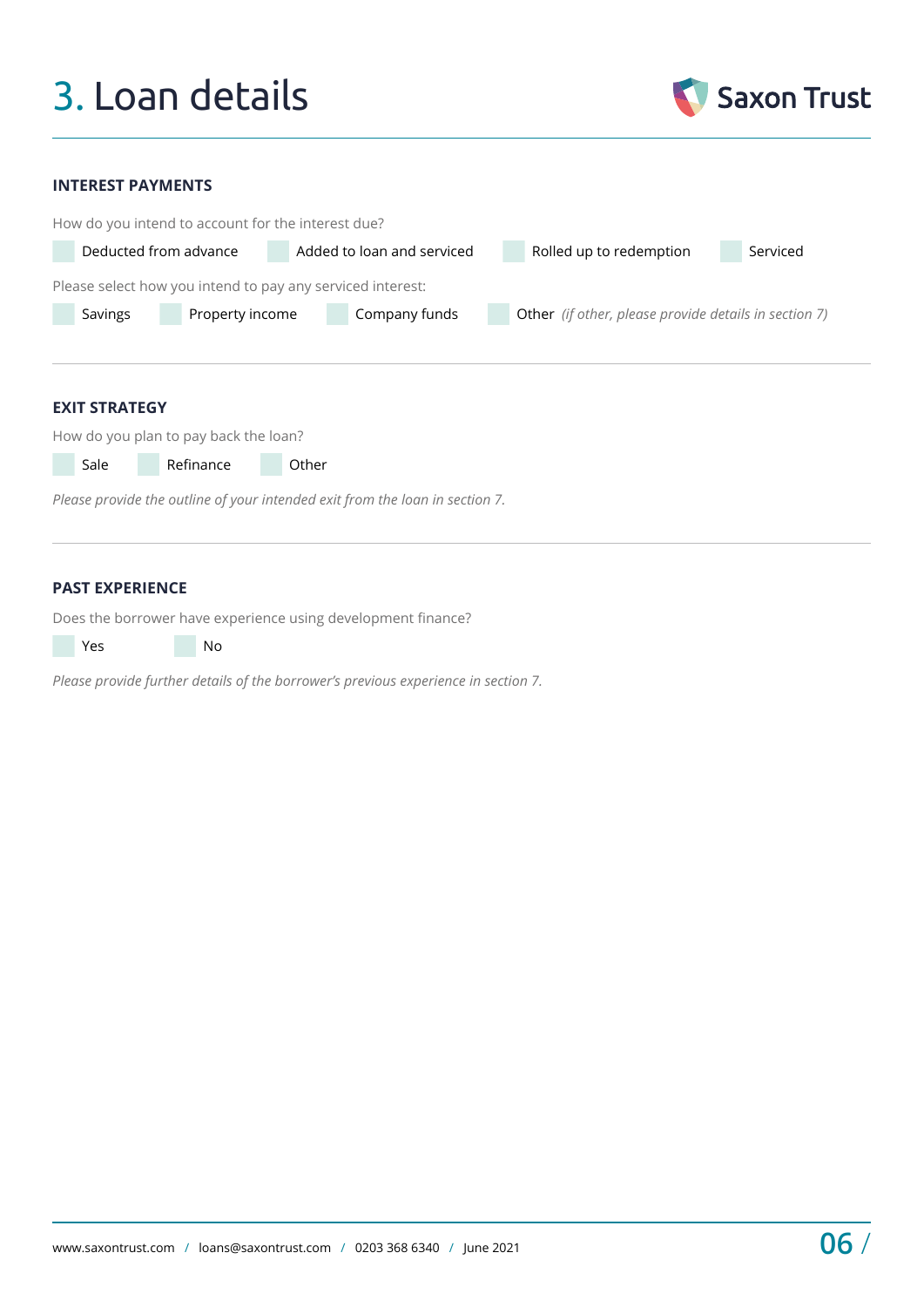# 4. Security details



**Multiple securities: If you want to provide more than one property as security, please complete an additional security form for each property and attach with your application.**

# **CURRENT PROPERTY DETAILS**

### **SECURITY ADDRESS**

Address:

# **TENURE**

**EXISTING MORTGAGE**

| Property currently owned by: |                                        |           |
|------------------------------|----------------------------------------|-----------|
| Freehold                     | Share of freehold                      | Leasehold |
|                              | If Leasehold, years remaining on term: |           |

## **PROPERTY TYPE**

Please select the description that best matches the current use of the property:

# **Residential** Basement flat Bungalow Converted flats Detached house End-of-terrace house Ex-local authority flat Flat above commercial premises HMO Maisonette New build flat New build house Purpose-built flat(s) Semi-detached house Studio flat Terraced house Other: **Semi-commercial** Flat and commercial House and commercial

*Skip this section if the borrower has no existing mortgage on this property.*

| Lender name:                    |     |    |  |
|---------------------------------|-----|----|--|
| Amount borrowed:                |     |    |  |
| When did the mortgage commence? |     |    |  |
| Amount outstanding:             |     |    |  |
| Monthly mortgage payment:       |     |    |  |
| Are payments up to date?        | Yes | No |  |
| If no, how much are arrears?    |     |    |  |
| Any other mortgages?            | Yes | No |  |

# **PLANS DURING THIS LOAN**

*(this section is only relevant to additional security)*

#### **WORKS PLANNED**

Does the borrower intend to do any of the following to the property during the life of this loan?

Perform structural changes Demolish Obtain planning approval Refurbishment

#### **Land**

With planning Without planning

*Please provide details of any planning permissions in section 7.*

# **PROPERTY USE**

 I confirm that the property has not and will not: (i) be lived in by the borrower, (ii) be lived in by the borrower's close family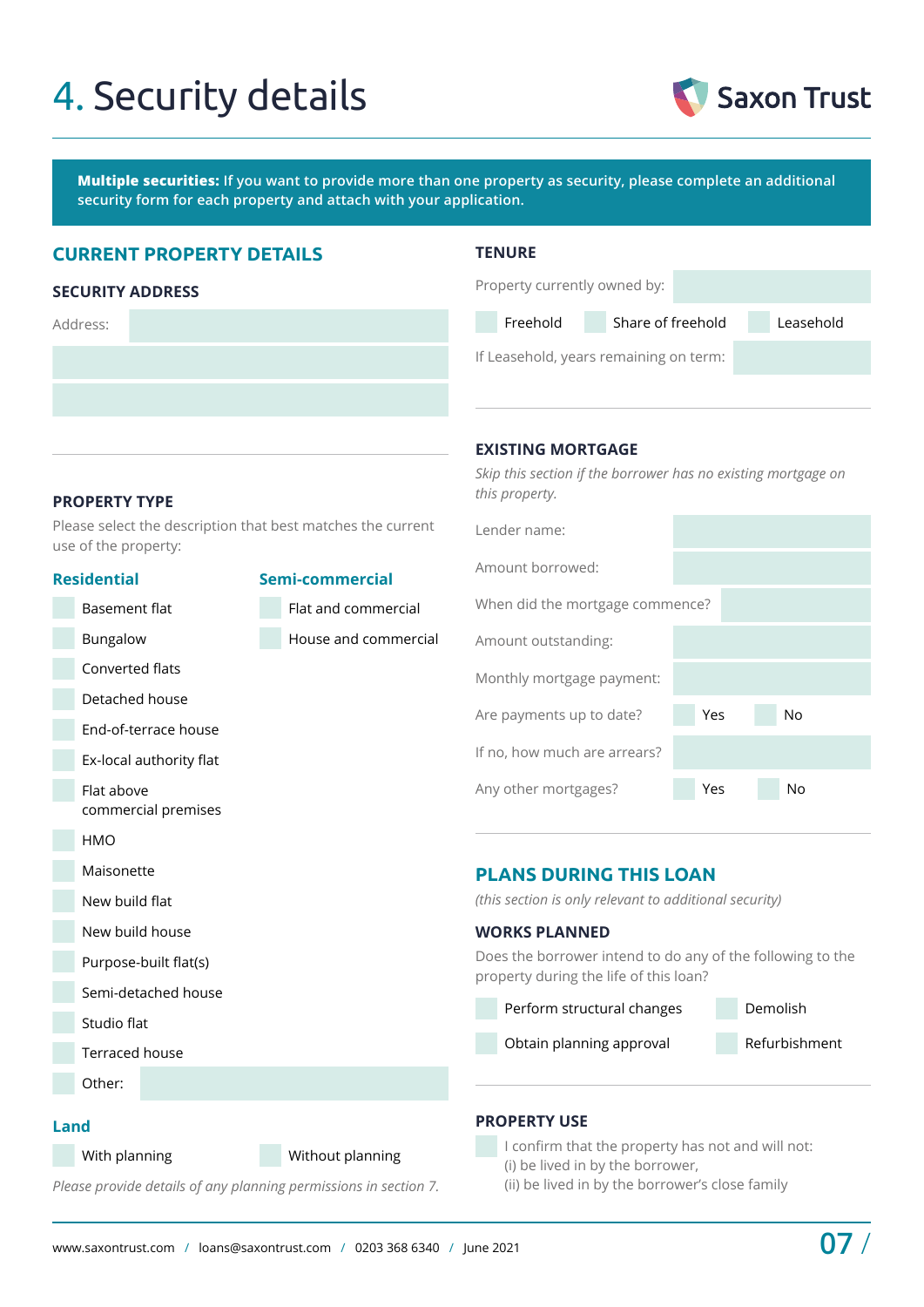# 5. Corporate borrower



**Skip this section if you are not a corporate borrower.**

# **COMPANY DETAILS**

### **REGISTERED DETAILS**

| Company or trust name:       |                                                                                                    |     |     |
|------------------------------|----------------------------------------------------------------------------------------------------|-----|-----|
| Company registration number: |                                                                                                    |     |     |
| Country of incorporation:    | Date of incorporation:                                                                             |     |     |
| Registered office address:   |                                                                                                    |     |     |
|                              |                                                                                                    |     |     |
|                              | Has the company ever been the subject of any CCJ, or receivership, bankruptcy or winding up order? | Yes | No. |
| If yes, provide details:     |                                                                                                    |     |     |

| <b>COMPANY CONTACT</b> |  |  |
|------------------------|--|--|
| Name:                  |  |  |
| Phone:                 |  |  |
| Email:                 |  |  |

# **COMPANY APPLICANTS**

## **LIST OF APPLICANTS**

*Saxon Trust requires that each director AND each shareholder with at least a 20% shareholding complete an applicant details section (section 6) and sign an applicant declaration (section 8).*

| Shareholding (%) | Domicile |
|------------------|----------|
|                  |          |
|                  |          |
|                  |          |
|                  |          |
|                  |          |
|                  |          |
|                  |          |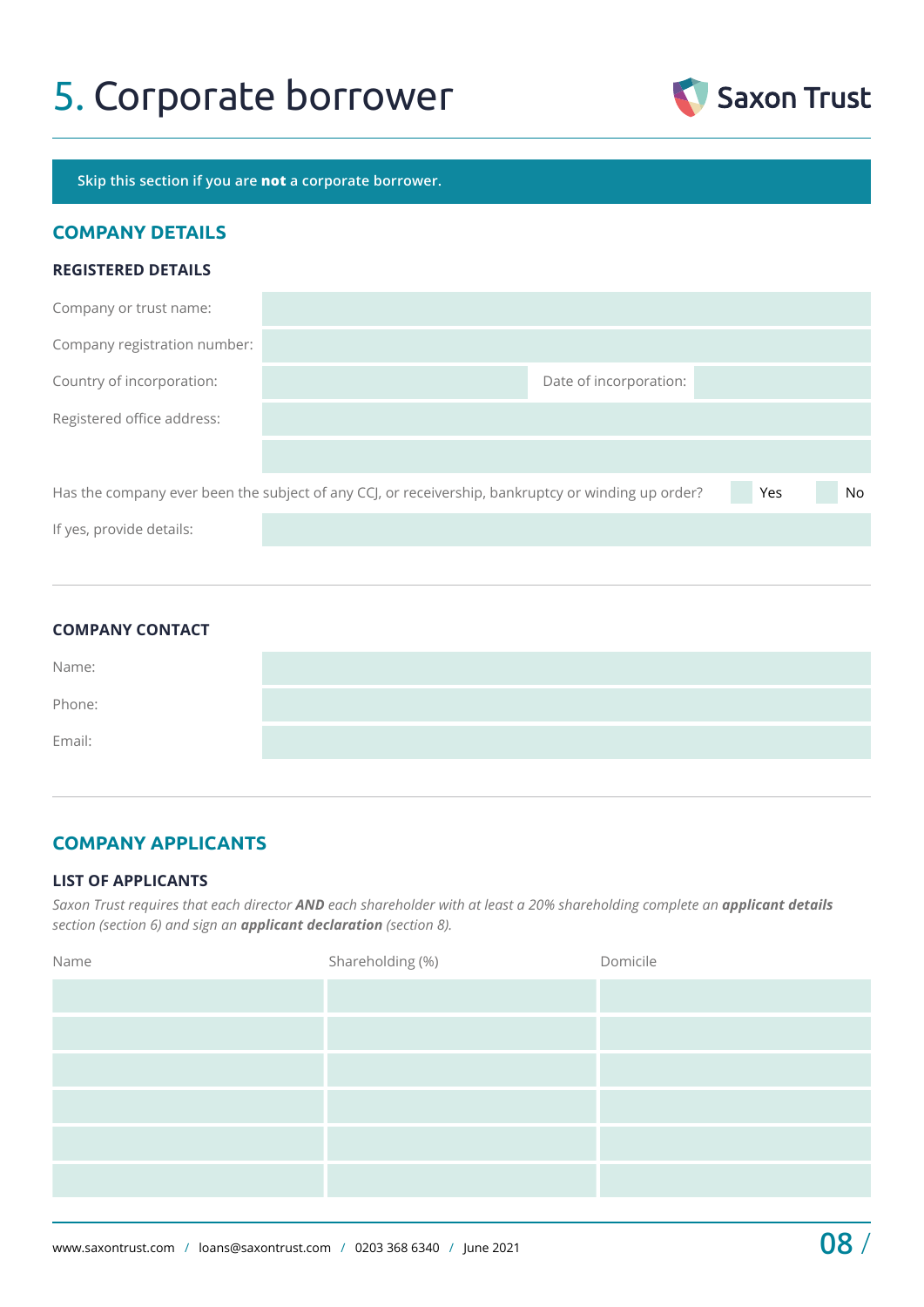# 6. Applicant details PART 1



**Each applicant must fill out a copy of this applicant details section, and sign an applicant declaration (section 8). Complete an additional applicants form if you have more than 2 applicants. We will require the details of all directors of a corporate applicant and any 20%+ shareholders.**

# **IDENTITY (APPLICANT 1) IDENTITY (APPLICANT 2)**

#### **PERSONAL DETAILS**

## **PERSONAL DETAILS**

| Title:            | First name: | Title:            | First name: |
|-------------------|-------------|-------------------|-------------|
| Last name:        |             | Last name:        |             |
| Middle names:     |             |                   |             |
| Date of birth:    |             |                   |             |
| Country of birth: |             | Country of birth: |             |
| Nationality:      |             | Nationality:      |             |
| Marital status:   |             | Marital status:   |             |

# **CONTACT DETAILS**

| Primary phone:   |  |
|------------------|--|
| Secondary phone: |  |
| Email:           |  |

## **RESIDENCY**

Do you have a permanent right to reside in the UK?

Yes No

Years resided in UK:

*If you don't have a permanent right to reside in the UK, we'll require additional information.* 

# **CONTACT DETAILS**

| Primary phone:   |  |
|------------------|--|
| Secondary phone: |  |
| Email:           |  |

# **RESIDENCY**

Do you have a permanent right to reside in the UK?

| Yes                  | Nο |  |
|----------------------|----|--|
| Years resided in UK: |    |  |

*If you don't have a permanent right to reside in the UK, we'll require additional information.* 

# **ADDRESS (APPLICANT 1) ADDRESS (APPLICANT 2)**

### **CURRENT ADDRESS**

# **CURRENT ADDRESS**

| Address:            |        |                | Address:            |        |                |
|---------------------|--------|----------------|---------------------|--------|----------------|
|                     |        |                |                     |        |                |
| Postcode:           |        |                | Postcode:           |        |                |
| Address since:      |        |                | Address since:      |        |                |
| Residential status: |        |                | Residential status: |        |                |
| Owner               | Tenant | With relatives | Owner               | Tenant | With relatives |
| Other:              |        |                | Other:              |        |                |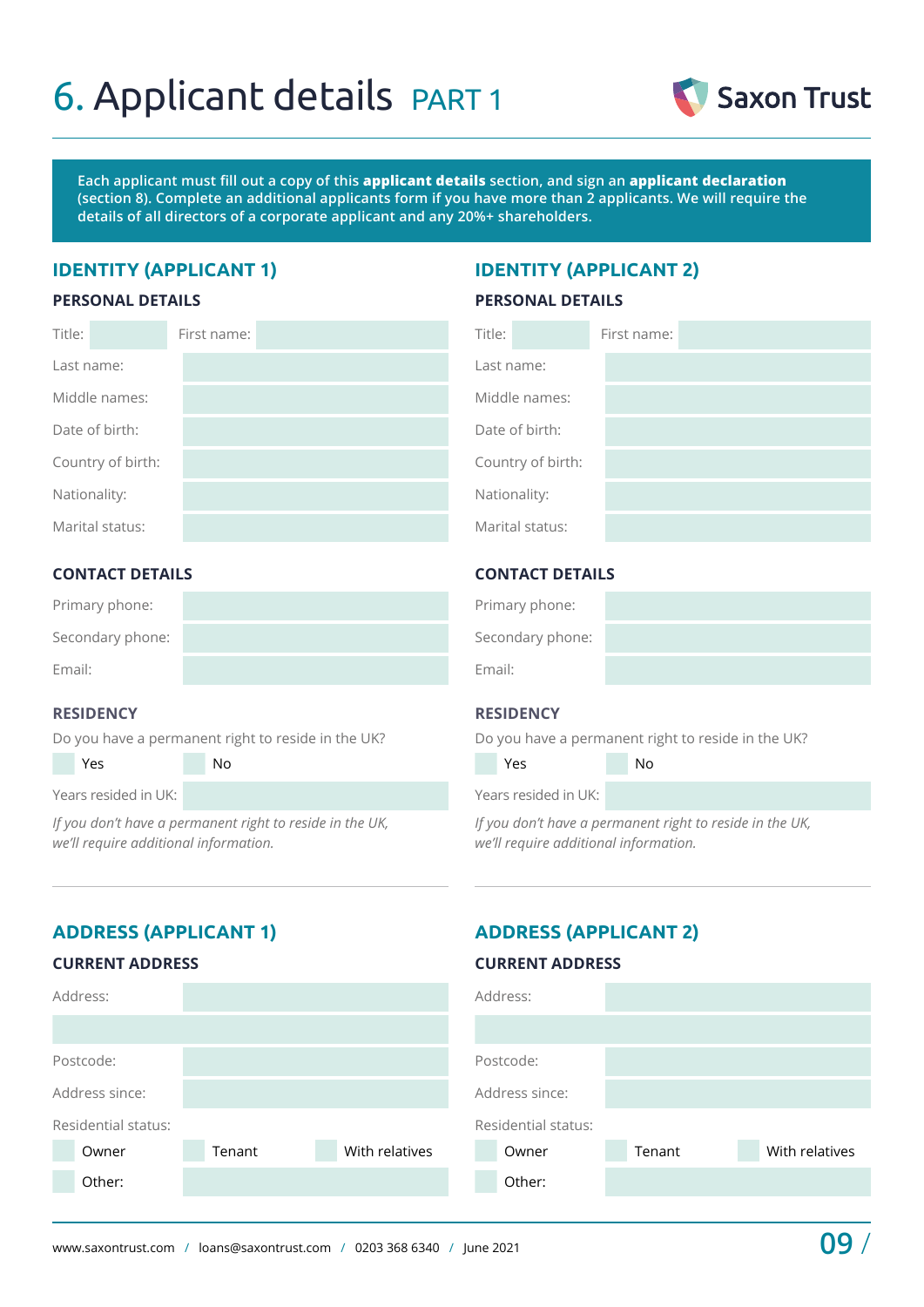# 6. Applicant details PART 2



# **(APPLICANT 1) (APPLICANT 2)**

# **HOME OWNERSHIP**

*Skip this section if you do not own your current residential address.*

Home value:

Outstanding mortgage:

# **PREVIOUS ADDRESS**

| (If within the last 3 years) |     |  |
|------------------------------|-----|--|
| Address:                     |     |  |
|                              |     |  |
| Postcode:                    |     |  |
| Address from:                | to: |  |
|                              |     |  |

# **NEXT PREVIOUS ADDRESS**

*(If within the last 3 years)*

| Address:      |     |  |
|---------------|-----|--|
|               |     |  |
| Postcode:     |     |  |
| Address from: | to: |  |

# **HOME OWNERSHIP**

*Skip this section if you do not own your current residential address.*

Home value:

Outstanding mortgage:

# **PREVIOUS ADDRESS**

| (If within the last 3 years) |     |  |
|------------------------------|-----|--|
| Address:                     |     |  |
|                              |     |  |
| Postcode:                    |     |  |
| Address from:                | to: |  |
| .                            |     |  |

# **NEXT PREVIOUS ADDRESS**

|  | (If within the last 3 years) |  |
|--|------------------------------|--|
|  |                              |  |

| Address:      |     |  |
|---------------|-----|--|
|               |     |  |
| Postcode:     |     |  |
| Address from: | to: |  |
|               |     |  |

## **SOURCE OF INCOME**

*Please complete any relevant income section below*

# **Employment income**

| Name of employer: |  |
|-------------------|--|
| Current salary:   |  |
| Job title:        |  |
| Employed since:   |  |

# **Self-employed income**

| Business name:       | Business name:    |
|----------------------|-------------------|
| Profession:          | Profession:       |
| Job title:           | Job title:        |
| Self-employed since: | Self-employed sin |

# **PERSONAL FINANCES AND CREDIT PERSONAL FINANCES AND CREDIT**

#### **SOURCE OF INCOME**

*Please complete any relevant income section below*

#### **Employment income**

| Name of employer: |  |
|-------------------|--|
| Current salary:   |  |
| Job title:        |  |
| Employed since:   |  |

# **Self-employed income**

| Business name:       |  |
|----------------------|--|
| Profession:          |  |
| Job title:           |  |
| Self-employed since: |  |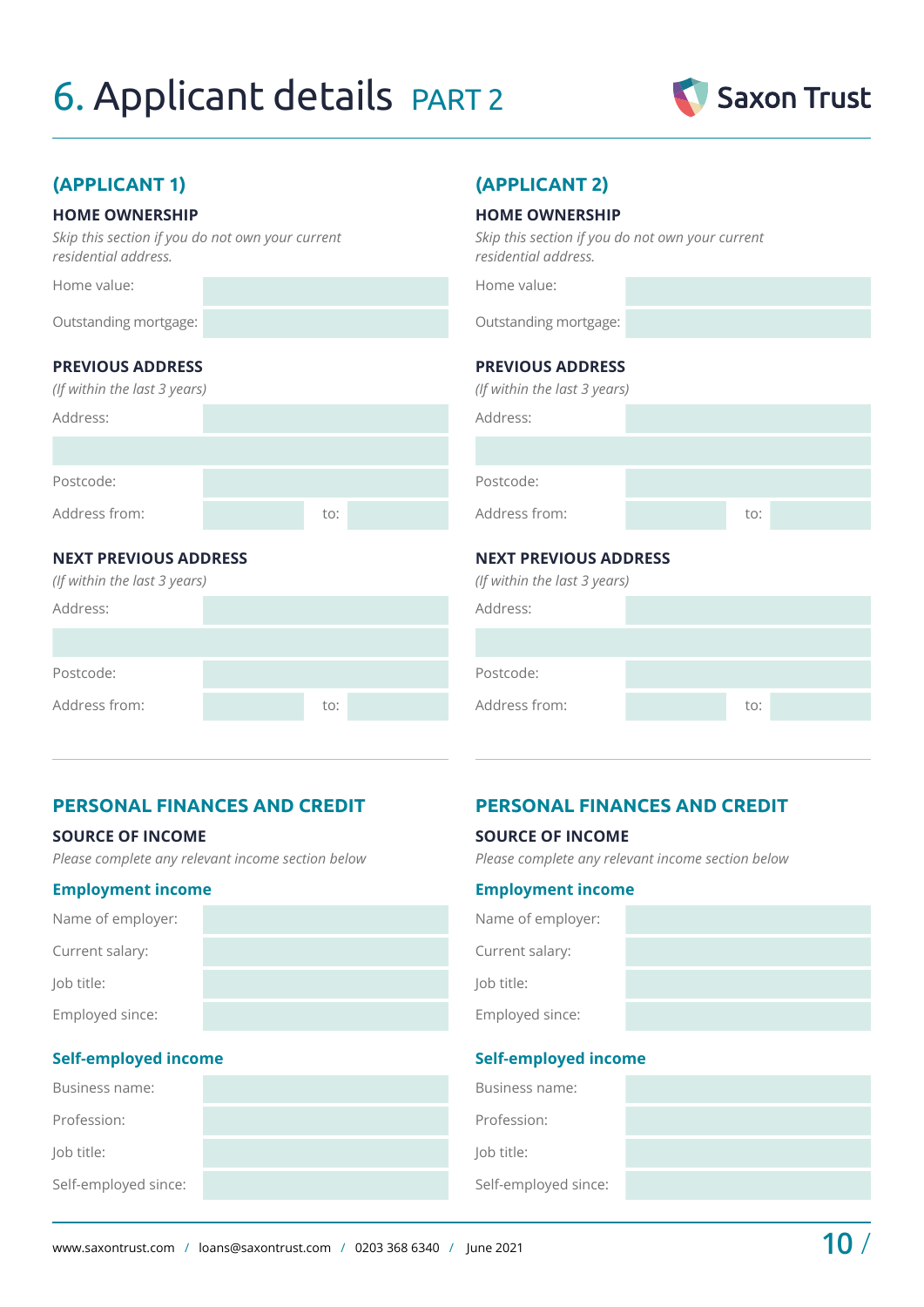# 6. Applicant details PART 3



| (APPLICANT 1)                                        | (APPLICANT 2)                                        |
|------------------------------------------------------|------------------------------------------------------|
| Last year's profit:                                  | Last year's profit:                                  |
| <b>Other income</b>                                  | <b>Other income</b>                                  |
| Income amount:                                       | Income amount:                                       |
| Source of income:                                    | Source of income:                                    |
| <b>Total income:</b>                                 | <b>Total income:</b>                                 |
| <b>CREDIT QUESTIONS</b>                              | <b>CREDIT QUESTIONS</b>                              |
| Please indicate below if you have ever:              | Please indicate below if you have ever:              |
| Been refused a mortgage on any of the properties     | Been refused a mortgage on any of the properties     |
| being provided as security                           | being provided as security                           |
| Yes                                                  | Yes                                                  |
| No.                                                  | No                                                   |
| Been declared bankrupt or entered into an individual | Been declared bankrupt or entered into an individual |
| voluntary arrangement                                | voluntary arrangement                                |
| Yes                                                  | Yes                                                  |
| <b>No</b>                                            | <b>No</b>                                            |
| Had a court judgment (including a CCJ) entered       | Had a court judgment (including a CCJ) entered       |
| against you                                          | against you                                          |
| No                                                   | No                                                   |
| Yes                                                  | Yes                                                  |
| Been an officer of a company in which a receiver or  | Been an officer of a company in which a receiver or  |
| liquidator has been appointed                        | liquidator has been appointed                        |
| No                                                   | No                                                   |
| Yes                                                  | Yes                                                  |
| Been convicted of a criminal offence (other than     | Been convicted of a criminal offence (other than     |
| motoring offences)                                   | motoring offences)                                   |
| Yes                                                  | Yes                                                  |
| No                                                   | No                                                   |

Missed any secured loan/mortgage payments in the last 36 months

Yes No

Missed any secured loan/mortgage payments

in the last 36 months

Yes No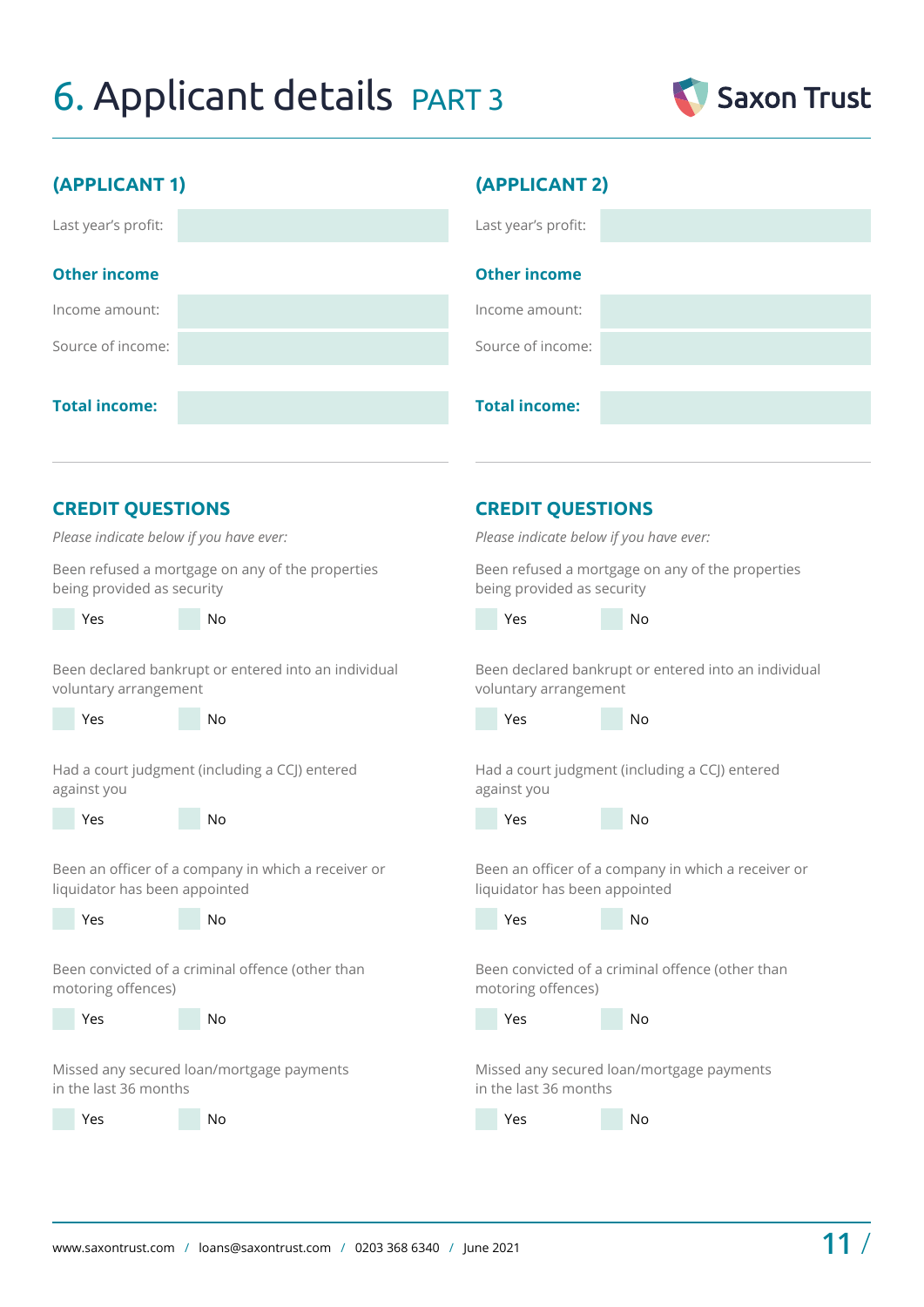# 7. Additional information



**Please provide any additional information which you feel will assist your loan application. Providing more detail will speed up the processing of your loan.**

### **USEFUL ATTACHMENTS ADDITIONAL FORMS**

Please send in the format you have:

- Details or sales particulars for the security (if applicable).
- Details of any existing planning permissions or consents.
- $\sum$  Schedule of works or building plans.
- Any valuations or other information you hold which may assist us.

**If you have answered YES to any of the credit questions in section 6, please provide further information and explanation, including any evidence or documents where necessary**

We require some additional forms as set out below. Reference to an applicant is to any individual borrower as well as all directors of a corporate borrower.

## **Past experience**

For each applicant, we will require a **Borrower Experience Form** to be completed and attached to this application

Please confirm the number of forms attached

### **Net Asset statements**

For each applicant, we will require a **Net Asset Statement** to be completed and attached to this application

Please confirm the number of forms attached

# **ADDITIONAL INFORMATION AND ATTACHMENTS**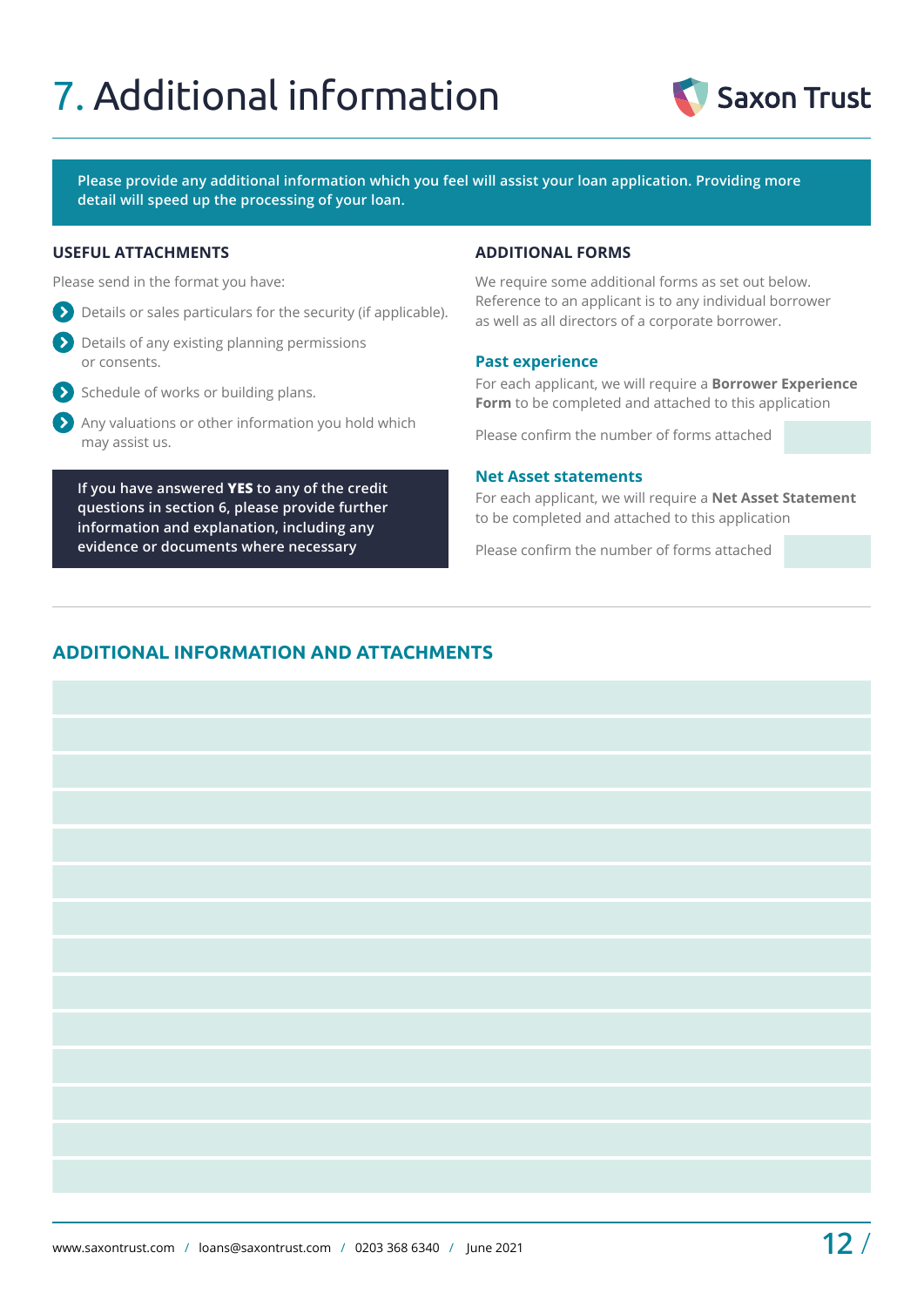# 8. Applicant declaration

Saxon Trust Ltd, trading as Saxon Trust, and its group companies, affiliates, their successors and assigns ('Saxon Trust'), will assess the information you have provided in your application and supporting documentation in order to decide whether or not to provide you with a loan. Even if Saxon Trust issues an offer letter to you, we have the right at any time before any loan completes to withdraw, revise or cancel our offer.

# **ENSURE ALL APPLICATION DETAILS ARE ACCURATE**

It is important that you ensure that the information you have provided in your application and supporting documentation is correct. It is a criminal offence to knowingly or recklessly give false, inaccurate or misleading information when applying for a loan. If you have provided such information, you may be reported to the police and prosecuted.

If false or inaccurate information is provided and fraud is identified, details may also be passed to fraud prevention agencies (FPAs) to prevent fraud and money laundering.

# **READ THE DECLARATIONS CAREFULLY**

For your own benefit and protection, you should read the following declarations carefully and ensure you understand them. If there is anything you do not understand and require explaining, please discuss this with your financial adviser and/or legal advisor before signing below.

# **DECLARATION – PART 1**

## **BY SIGNING THIS APPLICATION, YOU, THE UNDERSIGNED:**

- **1.** Agree that you have read and understood the Lending Privacy Notice at [www.saxontrust.com/privacy](http://www.saxontrust.com/privacy)
- **2.** Agree to notify Saxon Trust of any changes which have, or are likely to have an effect on the continuing accuracy of the information in this application and supporting documentation which may affect our willingness to provide you with a loan.
- **3.** Agree that any solicitor acting for you may disclose to us any information or documentation that we ask for about the transaction or property which is the subject of this application and you waive any duty of confidentiality or privilege which may otherwise exist in relation to this loan transaction.
- **4.** Agree that Saxon Trust and organisations with which Saxon Trust are affiliated or represented, that at any time provides or has any interest or prospective interest in this

application may:

- (a) Provide information to a mortgage insurer to assess the risk of providing mortgage insurance or to assess the risk of default.
- (b) Seek from and use or give to another credit provider (including without limitation any other credit provider who has lent money on the same security) any information about your creditworthiness, credit standing, credit history or credit capacity. In particular, we may provide a credit opinion in relation to you.
- (c) Provide any information contained in this application (and all information associated with this application) to any originator, finance consultant, financier, accountant, credit reference agency (CRA), FPA, lawyer or third party involved with the prospective finance to be provided to you or as deemed appropriate by Saxon Trust (in its sole discretion).
- (d) Disclose any report or personal information about you to any organisation which may be required in relation to any form of securitisation of any finance, sale of notes or other form of transfer of the finance which may be provided.
- (e) Provide information to guarantors, any person who proposes to guarantee or has guaranteed repayment of any credit provided to you.
- **5.** You acknowledge and understand that any telephone calls and emails relating to your application or loan may be recorded and monitored for security, quality and/or training purposes.

 We will make checks such as assessing this application for credit, and verifying identities to detect and prevent crime and money laundering. Saxon Trust may also register information about you and the conduct of your account with CRAs and FPAs and make periodic searches at CRAs and FPAs to manage your account with us.

- **6.** If you are making a joint application or tell us that you have a spouse or financial associate, we will link your records together so you must be sure that you have their agreement to disclose information about them. CRAs also link your records together and these links will remain on your and their files until such time as you or your partner successfully files for a disassociation with the CRAs to break that link.
- **7.** Information on this application will be sent to CRAs and will be recorded by them. Where you borrow from Saxon Trust, we will give details of your accounts and how you manage it/them to CRAs and to other third parties including other lenders. If you borrow and do not repay